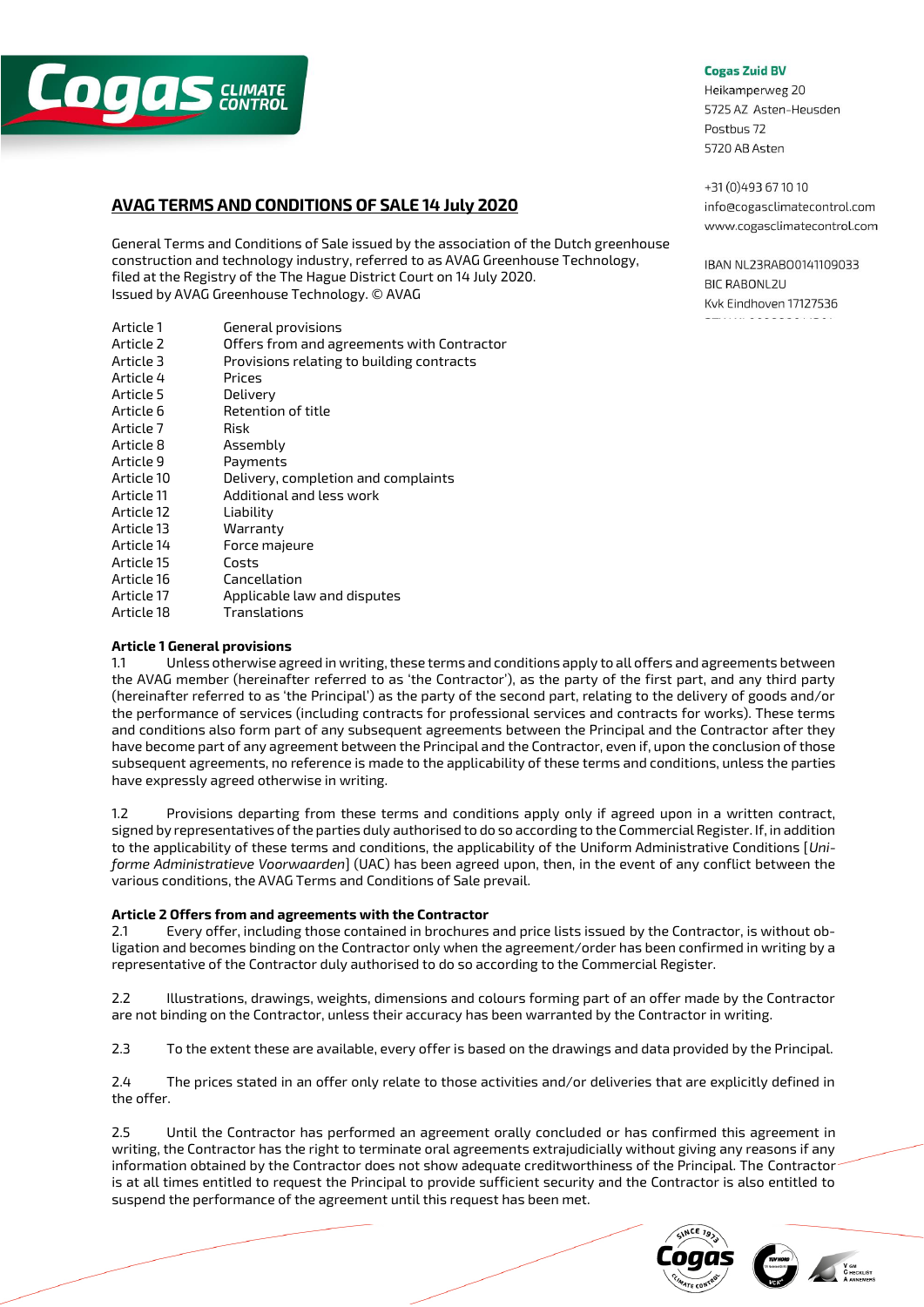2.6 If a contract is made subject to finance and/or permits to be obtained and the relevant funds and/or permits cannot reasonably be obtained within a period to be determined by the Contractor, the Contractor is entitled to compensation for loss of profit if it becomes clear that the Contractor has awarded the contract or a substantial portion thereof to a third party within 18 months after the period fixed for obtaining the funds. This loss of profit is deemed to be at least 10% of the contract value of the agreement that was made subject to finance and/or permits, without prejudice to the Contractor's right to claim compensation for its actual loss of profit.

2.7 The Principal is also bound by a contract if the contract is awarded to the Contractor by an auxiliary person engaged by the Principal, such as a consultancy firm or an architect.

2.8 All periods stated in an offer or agreement are target dates unless otherwise agreed in writing.

2.9 All industrial and other intellectual property rights with regard to documents made available by the Contractor to the Principal (including but not limited to designs, explanatory notes, technical descriptions, static calculations and construction drawings) and models remain the property of the Contractor. These documents may not be made available by the Principal to third parties for inspection without the Contractors prior written permission.

2.10 Unless otherwise agreed in writing, the Contractor continues to be the owner of all industrial and other intellectual property rights created by the Contractor in the course of the performance of the agreement concluded with the Principal. Following delivery by the Contractor, the Principal will only acquire the non-exclusive right to use the documents and models produced by the Contractor in connection with the performance of this Agreement in the course of its regular business operations.

2.11 With the granting of the contract, the Principal agrees to provide the Contractor with the data generated with the goods and/or services supplied that can contribute to the optimisation of the goods or services supplied by the Contractor.

2.12 With the granting of the contact, the Principal also agrees that the Contractor may enrich this data with other data to improve its products and services.

## **Article 3. Provisions with regard to building contracts**

3.1 Where a building contract is concluded under the suspensive or resolutory condition that the necessary funds and/or the necessary permits can be obtained and if the Principal provides proof of its inability to obtain the necessary funds and/or permits within 18 months of the date on which the agreement is concluded, the parties will make every reasonable effort to perform the contract, adjusted to the available funds and/or adjusted to the limitations of the permit to be granted.

3.2 The agreement contains provisions concerning:

1. the structure or structures to be built;

2. the construction site;

3. the location and method of delivery of the construction materials;

4. at whose expense and risk the transport takes place;

5. the period when building takes place;

6. the contract price excluding VAT and the method of payment.

3.3 In the performance of the agreement, deviations the Contractor reasonably considers necessary, useful or desirable are permitted insofar as they do not fundamentally affect the functionality of the structure(s) to be built.

3.4 The Principal undertakes to ensure that the work can be carried out at the agreed times. The Principal further undertakes to ensure that the materials supplied by the Contractor can be stored in such a way and in such places that those materials cannot reasonably be damaged or stolen.

3.5 The Principal warrants that the structures and working methods prescribed by it are sound, including the effects of soil conditions, and also warrants that the instructions and the tools and building materials given by or behalf of the Principal are sound.

3.6 Unless otherwise agreed in writing, only materials of normal trade quality are used. All materials or remaining supplies left over during construction are the property of the Contractor and may be removed from the construction site by the Contractor, unless the Contractor has used materials from third parties.

# **Article 4 Prices**

4.1 All prices are based on the price level at the time the agreement is concluded and apply 'ex works', excluding VAT, costs of transport and delivery, packaging, insurance, taxes and other levies, unless agreed otherwise in writing. The Contractor is entitled to change or adjust prices without prior notice after the expiry of a period of 14 days after the conclusion of the agreement, should cost-determining factors change or be changed. The Contractor will notify the Principal of this price increase, including a specification thereof, as soon as possible. Payments of any additional work under this article are made in accordance with the provisions of Article 9 of these terms and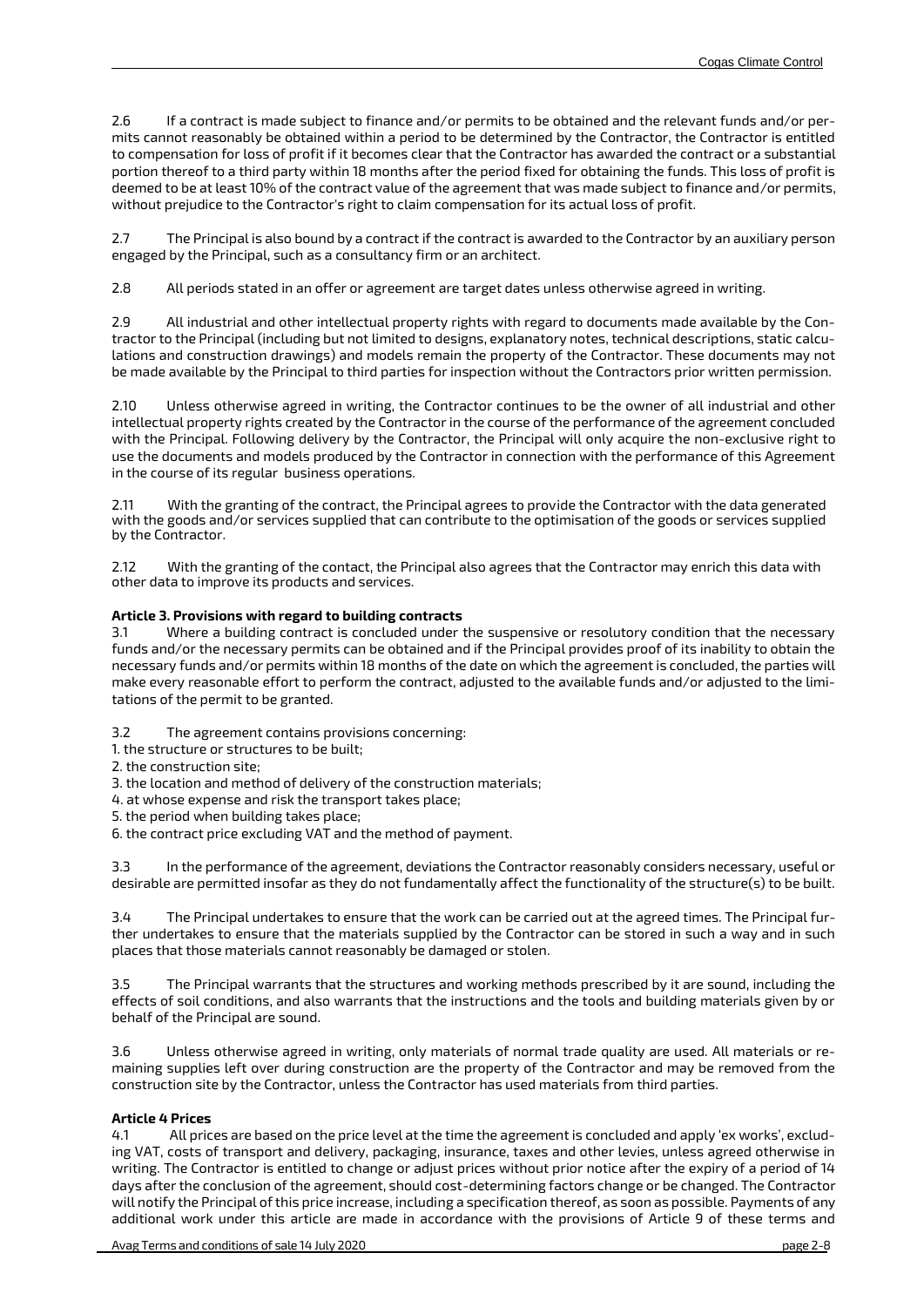conditions. If the aforementioned price increase totals more than 20% of the agreed price excluding VAT, the Principal is entitled to terminate the agreement (prematurely) by giving notice of termination, provided that it notifies the Contractor thereof in writing immediately after becoming aware of it. In the event of such termination, the Principal is not entitled to any compensation.

4.2 Unless the parties have expressly agreed otherwise in writing, the agreed prices do not include the following: costs of earthwork, piling, cutting, breaking, foundation work, masonry, carpentry, plastering, painting, wallpapering, repairs or other construction work, the costs of connecting gas, water, electricity or other structural facilities and the costs of disposing of materials, building materials, waste and the like, as well as travel and accommodation costs.

# **Article 5 Delivery**

5.1 Delivery periods agreed in writing are counted from the date on which the Contractor has confirmed the agreement in writing, but not before the Contractor has received from the Principal the data, documents and items required to perform the contract and has been able to examine them.

5.2 The delivery period/completion date is subject to the foreseeable circumstances prevailing at the time of the conclusion of the agreement remaining unchanged during the performance of the work and the requisite materials from third parties being delivered to the Contractor in a timely fashion.

5.3 Delays due to changed circumstances and/or late delivery of materials by third parties mean that the delivery times will be extended by the period of the delay.

5.4 The Contractor is obliged to observe the delivery period as closely as possible, but, unless it has been agreed in writing that a delivery period is strict and cannot be extended and without prejudice to the provisions of Article 12, is not liable for the consequences of any failure to meet the delivery deadline. If the delivery deadline is exceeded, this does not entitle the Principal to claim damages or penalties of any kind, to refuse to deliver the goods and/or the object, or to cancel the agreement in whole or in part. After the expiry of the delivery period, the Principal does have the right, however, to send a demand letter to the Contractor demanding that it should effect delivery within 30 business days. If this period is exceeded, the Principal has the right to cancel the agreement. In the event of any extension of the period under any of the provisions of these conditions, the delivery period is deemed to have expired after the expiry of the extended delivery period.

5.5 If the Principal owes the Contractor any payment, the Contractor is at all times entitled to suspend the performance of the agreement. To the extent that any delivery period has been agreed, it commences after the receipt of payment.

5.6 In the case of a purchase agreement, the Contractor may, if a part of the order is finished, decide at its own discretion to deliver this part or to wait until the entire order is finished. If it has not been expressly agreed that delivery will be made from stock, the Contractor has the right to effect delivery from the stock of third parties.

5.7 Unless agreed otherwise, delivery will be made 'ex works'.

5.8 Without prejudice to the force majeure provisions of Article 14, it is stipulated that in the event of a building contract, the delivery deadline will be extended by such number of workable days as equals the number of days that the fitting/building teams of the Contractor were unable to work as a result of unfavourable weather conditions (such as rain, hail, whirlwind, frost, snow, freezing rain, mist or storm) or any unworkable soil conditions on the building site in the period between entering into the contract and the delivery date and the Contractor's construction schedule was disrupted as a result thereof.

### **Article 6 Retention of title**

6.1 The Contractor retains title to all goods delivered to the Principal until all debts owed by the Principal to the Contractor have been settled.

6.2 As long as title to the goods has not passed to the Principal, the Principal may not pledge the goods or grant a third party any right thereto, subject to the other provisions of this article.

6.3 The Principal shall separate and store the goods delivered under retention of title with the necessary care and as the recognisable property of the Contractor.

6.4 The Principal shall insure the goods for the duration of the retention of title against fire, explosion and water damage as well as theft and to make the relevant insurance policies available for inspection by the Contractor on demand. At the Contractor's request, the Principal shall pledge to the Contractor all claims of the Principal against the insurers of the goods under the aforementioned insurance policies in the manner set out in Section 3:239 of the Dutch Civil Code, as additional security for the payment of the debts owed by the Principal to the Contractor.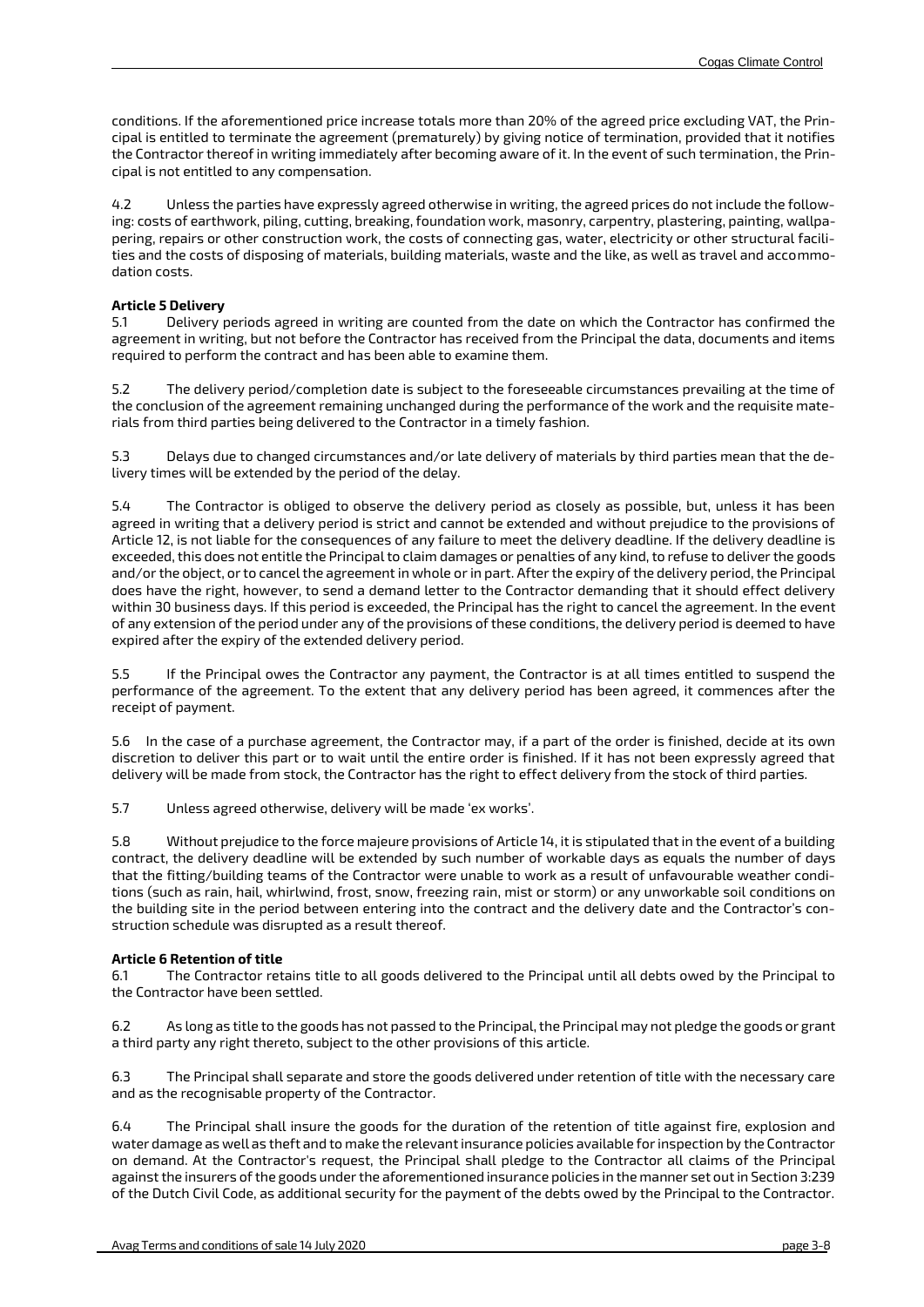6.5 If the Principal fails to meet its obligations towards the Contractor or if the Contractor has good reason to fear that the Principal will fail to meet those obligations, the Contractor is entitled to repossess the goods delivered subject to retention of title.

6.6 After the goods have been repossessed, the Principal will be credited for their market value, up to a maximum of the original purchase price, less costs incurred by the Contractor as a result of repossessing the goods.

6.7 The Principal is permitted to sell and transfer the goods delivered subject to retention of title to third parties in the course of its regular business operations. In the event of sale on credit, the Principal is obliged to stipulate a retention of title clause from its customers on the basis of the provisions of this article.

6.8 If any goods have not been collected after the expiry of the applicable delivery period, they will remain at the Contractor's disposal and will be stored at the expense and risk of the Principal by or on behalf of the Contractor, without prejudice to the Contractor's right to invoke Section 6:90 of the Dutch Civil Code.

6.9 The Contractor undertakes not to assign or pledge to third parties claims that it obtains against its customers without the Contractor's prior written consent. The Principal further undertakes to pledge the aforementioned claims to the Contractor, as soon as the Contractor expresses the wish to do so, in the manner indicated in Section 3:239 of the Dutch Civil Code, as additional security for payment of its claims on any account whatsoever against the Principal.

## **Article 7 Risk**

7.1 Upon arrival of goods and/or materials delivered by or on behalf of the Contractor at the destination, the Principal must check the condition of the goods. If it then turns out that damage has been caused to the goods and/or materials, it must take all measures to receive compensation from third parties insofar as the Principal can hold these third parties liable for this.

7.2 In the case of a purchase agreement, the risk of goods to be delivered by the Contractor lies with the Principal from the time that the goods are offered for transport 'ex works'. If the Contractor has concluded a transport agreement for the Principal with regard to the goods to be delivered by the Contractor, it will be deemed to have done so in the capacity of forwarding agent as referred to in Section 8:60 of the Dutch Civil Code. If the Contractor has carried out the transport itself, the risk of the goods to be delivered by the Contractor lies with the Principal from the time at which the goods have been delivered to it.

7.3 In the case of a building contract, the materials will be at the risk of the Principal as soon as they have been delivered at the designated unloading point on or near the land to be built upon.

7.4 The Principal is liable for all damage caused to the materials after they have been delivered (such as damage, theft or embezzlement). The Principal must take out adequate insurance against the aforementioned risk.

7.5 During the building/assembly, the risk for what has been built or assembled lies with the Principal. The Principal shall take out the required insurance for the purposes of what has been built or assembled immediately at the start of the building/assembly, unless otherwise agreed in writing and will, at the Contractor's first request, allow inspection of the policy conditions.

# **Article 8 Assembly**

8.1 All fittings and/or provisions necessary for the erection of the items to be assembled and/or the correct operation and/or reliability of the items in their assembled state are at the expense and risk of the Principal and fall outside the responsibility of the Contractor except if the implementation of the said fittings and/or provisions is carried out by or on behalf of the Contractor according to data and/or drawings provided by or on behalf of the Contractor.

8.2 In view of the latter exception, the Principal is fully responsible to the Contractor for the correct and timely implementation and/or reliability of the aforementioned fittings and/or provisions.

8.3 The Principal shall ensure, at its own expense and risk, that:-

1. the Contractor's employees, as soon as they have arrived at their destination, can commence their work and are furthermore given the opportunity to perform their work at all times;

2. the access roads to the relevant site are suitable for transport;

3. the designated construction site is suitable for storage and assembly;

4.the necessary lockable storage areas for materials, tools and other goods are present;

5.the necessary auxiliary and operating materials, gas, water and electricity are available in the correct place in a timely manner and free of charge;

6.all necessary safety and other precautions have been taken and are maintained.

8.4 If time is lost as a result of delay because of non-compliance with one or more of the conditions imposed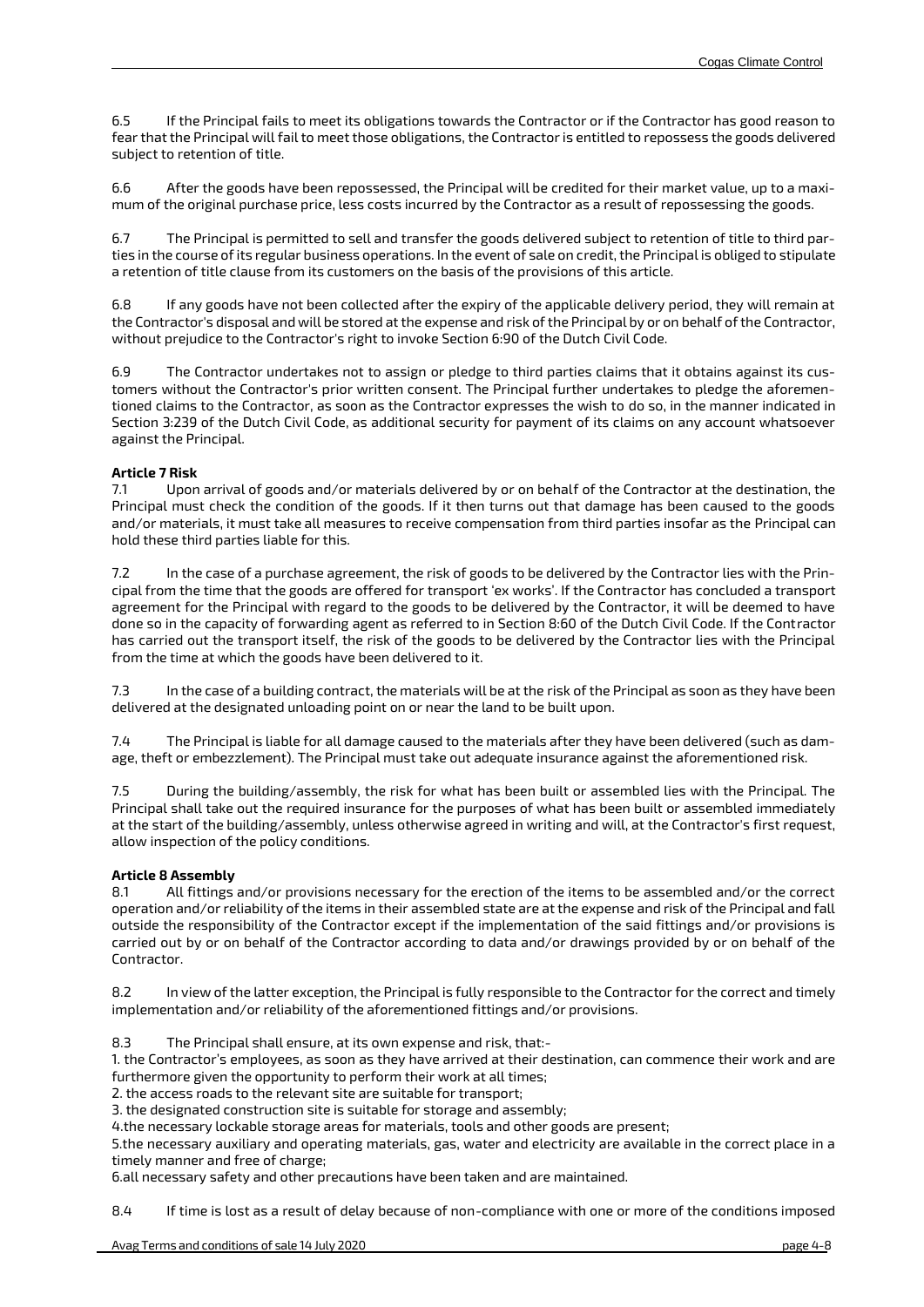by this Article, a reasonable extension of the delivery period shall be permitted, bearing in mind all circumstances.

### **Article 9 Payments**

9.1 Unless otherwise agreed in writing and without prejudice to the provisions of paragraph 9.6, all payments must be made within thirty days of the invoice date without any setoff at the offices of the Contractor or into a bank account to be indicated by the Contractor.

9.2 Complaints about deliveries made will never entitle the Principal to the suspension of its payment obligations, nor to set-off.

9.3 If payments have not been made at the agreed times, the Principal, without prejudice to its payment obligation, will in any case owe compensation for loss of interest for the unpaid amount as from the due date, amounting to 2% above the promissory discount rate plus any surcharge rates with a minimum interest rate based on 12% per year, calculated on the total amount of the invoices not yet paid, which compensation will be owed without notice of default being required, and without prejudice to the rights to institute other claims under the law or pursuant to these terms and conditions.

9.4 Settlement of the price increase as referred to in Article 4 of these terms and conditions or payment or settlement of additional or less work takes place in accordance with this article.

9.5 If any delivery, construction and/or assembly at the request of Principalvaries from the original order and/or contract with the approval of the Contractor the deviation will be charged to the Principal in accordance with the price applicable at the time of delivery, construction and/or assembly.

9.6 Unless the parties have agreed otherwise in writing, in the case of a building contract relating to the construction of a building, the contract price will be invoiced at the following times:

- 15% upon commencement of the foundations;
- 20% upon delivery of the steel structure;
- 20% upon halfway completion of the steel structure;
- 20% upon delivery of the glass;
- 15% upon halfway completion of the glazing;
- 5% upon completion of glazing and upon the start of assembling the mechanism;
- 3% upon first inspection; and
- 2% on second inspection.

Unless the parties have agreed otherwise in writing, in the case of a building contract relating to installations, invoices will be made on the following dates:

- 35% once the materials or a substantial proportion thereof have been supplied;

- 35% when assembly or installation is started;
- 20% upon completion of assembly but before commissioning;
- 5% upon first inspection, or if the work is commissioned earlier, when the work is put into use;

- 5% upon second inspection or if the work is commissioned earlier, upon commissioning.

Payment of invoices must be made within 8 days of the invoice date.

### **Article 10 Delivery, completion and complaints**

10.1. All claims against the Contractor based on incomplete or incorrect delivery will lapse if a complaint in this respect has not been received by the Contractor in writing within seven days of receipt of the goods.

10.2 Without prejudice to the provisions of paragraph 1, claims based on externally visible defects will also lapse if the Principal does not, immediately upon receipt of the goods, has the alleged defect noted on the consignment note or delivery receipt.

10.3 With regard to the dimensions and weights and/or quality and reliability of all materials, the Contractor is always permitted the usual variations as are customary among the manufacturers entrusted with the manufacture of these materials.

10.4 In the case of a building contract, the inspection, i.e. an inspection of the work carried out, will take place within 14 days after the work has been completed. The Principal must cooperate promptly with the inspection.

10.5 Delivery will be deemed to have taken place if the installation or the work is installed or carried out completely and is ready for operation and if, after a check at the time of inspection it has become clear that the installation or the work complies with the agreement and has been approved by the Principal at the time of inspection and testing.

10.6 During inspection, a list of any defects may be drawn up at the request of the Principal. Defects that do not prevent or substantially prevent impede the normal operation of the delivered goods are no reason for withholding approval by the Principal.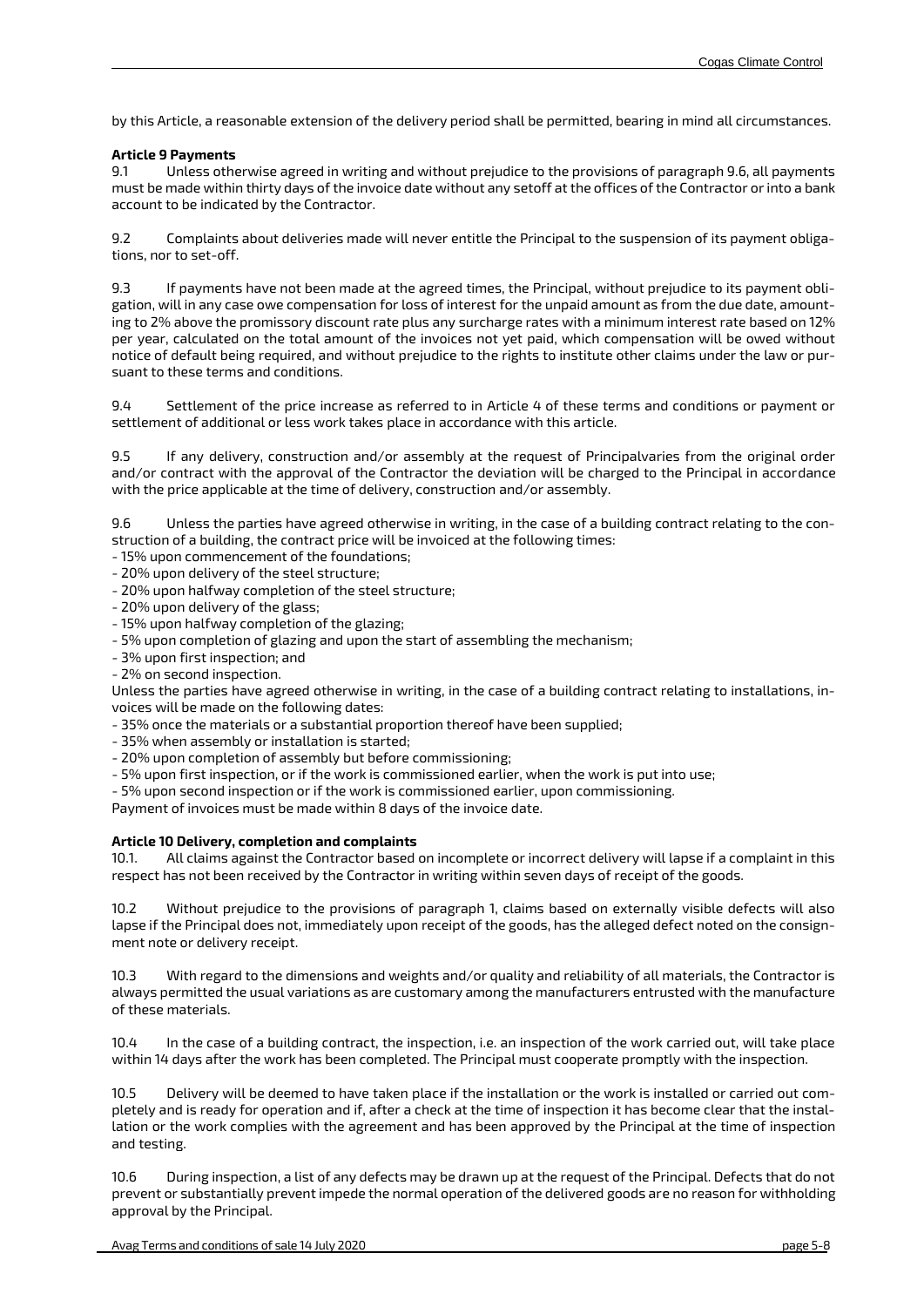10.7 The Contractor is obliged to repair these defects as soon as possible after the Principal has requested the Contractor to do so in writing. The Principal is obliged to give the Contractor the opportunity to do so.

#### 10.8 A final list of additional work and less work may also be drawn up upon inspection.

10.9 In the event that the Principal finds defects in the work upon inspection, not being the defects referred to in the second sentence of paragraph 10.6, the Principal is obliged to inform the Contractor in writing within five days after the inspection. If he fails to do so, the installation and/or the work is deemed to have been approved.

10.10 The Contractor must be given the opportunity to repair the defects discovered within a reasonable period to be determined by consultation. A new inspection will take place after the defects discovered by the Principal have been repaired.

10.11 In the event of reinspection, defects other than those found at the time of the first inspection will not constitute grounds for renewed withholding of approval.

10.12 The work will be deemed to have been completed immediately after the second inspection of the work by the Contractor and the Principal has approved the second inspection and/or the commissioning by the Principal.

#### **Article 11 Additional work and less work**

11.1 If, after entering into the agreement in consultation with the Principal, the surface area of the structure to be built becomes larger or smaller than originally determined, or the assembly or installation of the delivered property is larger or smaller in size, the Contractor will be entitled to charge the Principal the actual additional price resulting from this or to deduct the actual costs saved as a result from the amount owed, so that the Contractor will not be obliged to increase or reduce the original purchase price/contract price by an amount that is in proportion to the increase or reduction of the original structure.

11.2 All changes to the work, whether by special instructions from the Principal or a consultancy engaged by the Principal and/or by a third party authorised by the Principal and/or changes to the work prescribed by the government, or facilities that prove necessary to prevent unforeseen difficulties or to solve problems that have arisen, such as the reinforcement or strengthening of the foundations of the buildings, should, if increased costs arise as a result, be considered additional work and, insofar as lower costs arise as a result thereof, less work within the meaning of this article.

### **Article 12 Liability**

12.1 If the Contractor has failed to fulfil any of its contractual obligations towards the Principal or has committed an unlawful act towards the Principal, the Contractor's liability will be limited to the invoice amount in respect of the services or work performed or the goods delivered during the performance or delivery as a result of which the loss or damage occurred, subject to a maximum of €250,000, and on the understanding that the Contractor's liability for indirect loss (loss of profit, loss of turnover and missed opportunities) is excluded and, furthermore, on the understanding that the Contractor is never liable for loss or damage suffered by the Principal that is the result of insufficient quality of the materials and tools made available by the Principal to the Contractor.

12.2 The limitations referred to in Article 12.1 do not apply where the loss or damage referred to in that article is the result of wilful recklessness or intent on the part of the Contractor or its supervising subordinates.

12.3 The Principal agrees to indemnify the Contractor and (through a third-party clause) its employees and the auxiliary persons engaged by the Contractor in the performance of its obligations against all third-party claims arising from any loss or damage suffered by these third parties or relating to the performance by the Contractor of the agreement entered into with the Principal, the use by the Principal of the goods delivered by the Contractor, work carried out and/or services provided by the Contractor, unless the loss or damage that led to the claims in question was caused by the wilful recklessness or intent of the Contractor or its supervising subordinates.

# **Article 13 Warranty**

### **Delivery of goods**

13.1 Subject to the limitations set out below, the Contractor warrants the reliability of the goods delivered by it.

13.2 Unless otherwise agreed in writing, a warranty period of 18 months applies to the greenhouses supplied by the Contractor, counting from the date of first use, or the date of completion if this has taken place earlier, while for the other goods to be supplied by the Contractor a warranty period of one year applies, counting from the date on which the Principal has received the goods and/or installations supplied by the Contractor or, if this has taken place earlier, has taken them into use. If any delivered goods do not comply with the agreement, the Principal is entitled to the repair or replacement of the goods delivered or the Contractor is entitled to take back the goods delivered subject to the obligation to refund (on a pro rata basis) the price paid by the Principal without being obliged to replace it, at the Contractor's discretion. In the event of broken glass sheets, however, the above applies on the understanding that, insofar as it occurs within the warranty period, repair under the warranty is not carried out until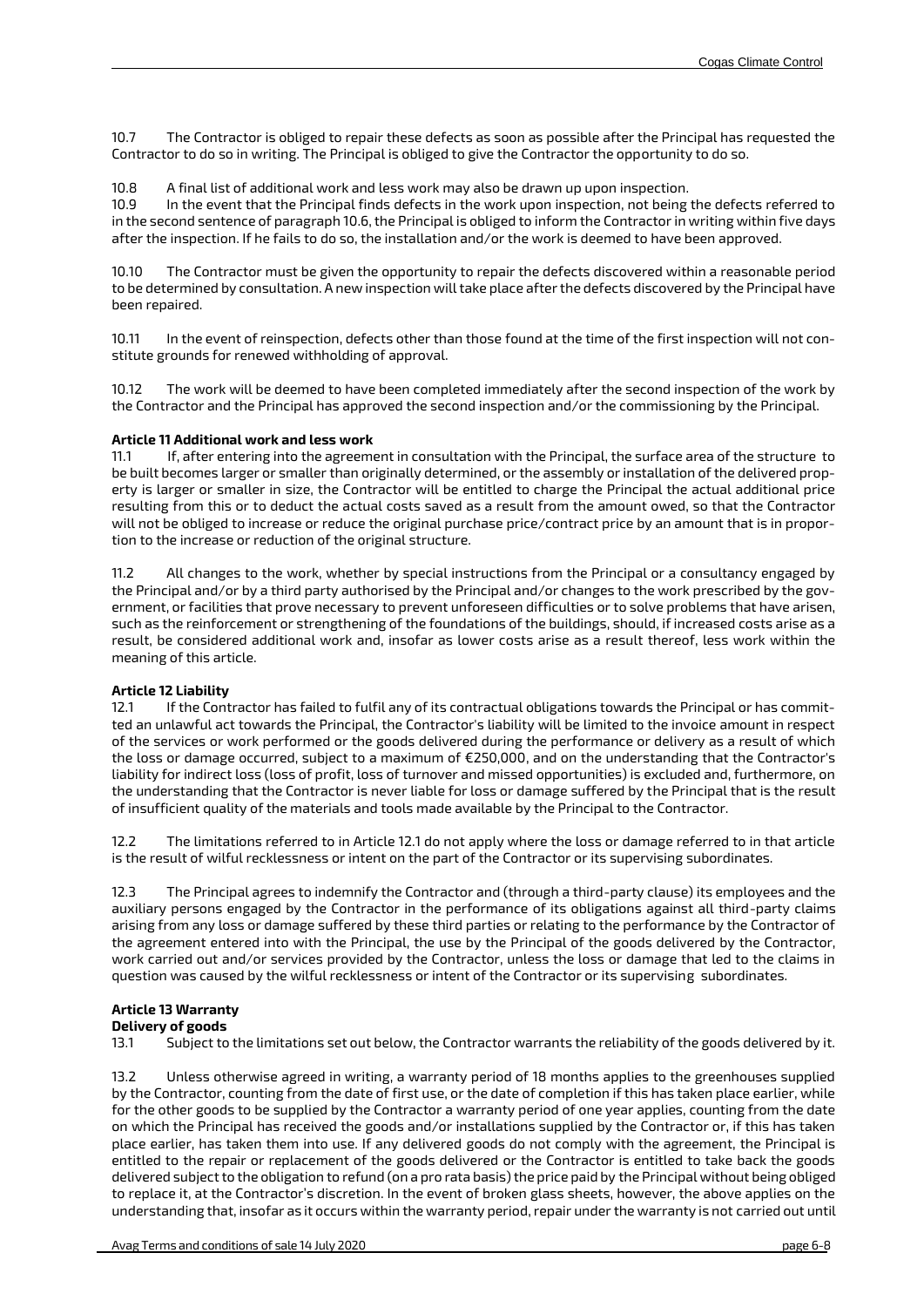after the Principal has demonstrated that the broken glass was the result of a construction fault on the part of the Contractor or any other defect that has to be at the Contractor's expense.

#### **Provision of services**

13.3 If services are provided, the Contractor will carry out the contract in accordance with the generally accepted industrial standards.

13.4 The Contractor warrants the maintenance performed by it in accordance with the provisions of the preceding paragraph for a period of three months, counting from the date on which the equipment or installation on which maintenance has been performed by the Contractor is made available again to the Principal.

13.5 The Principal shall inform the Contractor in writing of any improper maintenance. The warranty provided in the preceding paragraph includes the correct performance of faulty maintenance or, at the discretion of the Contractor, the complete or partial cancellation, without judicial intervention, of the agreement concluded with the Principal, to the extent that it is required to perform the maintenance in question in combination with proportionate crediting.

13.6 The warranty defined in the preceding paragraphs does not apply if the non-conformity of the delivered goods with or their failure to function in accordance with their specifications is the result of injudicious handling, including but not limited to negligence, misuse, incorrect or non-executed maintenance instructions, or if it concerns deviations that cannot technically reasonably be avoided, imply a quality improvement or do not significantly limit the functionality of the goods given the purpose for which the uses them in the normal course of its business.

13.7 The Contractor will not provide greater warranty on materials and/or goods purchased from third parties by the Contractor than is granted to the Contractor by the supplier or manufacturer concerned.

13.8 Complaints with regard to non-externally visible defects must be made in writing as soon as possible but no later than 10 days after the defects have been discovered, in which case any claim against the Contractor with regard to those defects will lapse.

13.9 After repair or replacement under this warranty scheme, the warranty period will not be extended and the warranty ends when the original period would have ended.

13.10 No warranty is given with regard to defects that are wholly or partly the result of any government regulation concerning the nature or quality of the materials used.

13.11 If, during the warranty period, the Principal carries out any repairs or changes without the Contractor's prior approval, or has them carried out by others, or fails to meet its payment obligation, the Contractor's warranty obligation will immediately lapse. In that case, the Contractor can therefore, inter alia, never be obliged to reimburse repair bills from third parties.

13.12 The goods for which the aforementioned warranty is invoked may be returned by the Principle only with the Contractor's prior approval. Goods that are returned but not found to be defective will be returned to the Principal at the Principal's expense, and the costs incurred by the Contractor in connection with the investigations initiated as a result of this complaint will also become payable.

13.13 The Contractor provides warranty and bears responsibility only for its own designs, so that the Contractor is never liable for defects in the buildings built according to designs by the Principal or third parties, nor if it should turn out that the information provided by the Principal has not been entirely correct or incomplete.

13.14 In the event of the sale of finished products − goods purchased by the Contractor and delivered without any processing − the goods will be sold in the condition in which they are. The Contractor does not accept any warranty or liability in this respect, unless expressly agreed otherwise in writing.

### **Article 14 Force majeure**

Without prejudice to the other rights to which it is entitled, if it is prevented by force majeure from performing the agreement or from performing the agreement in a timely fashion, the Contractor is entitled to suspend the performance of the agreement or to cancel the agreement in whole or in part, at the discretion of the Contractor, without the Contractor being obliged to pay any compensation or otherwise.

### **Article 15 Costs**

All costs, both judicial and extrajudicial, that have to be incurred by the Contractor in order to receive payment for any claim that the Contractor has on the Principal must be borne by the Principal. The extrajudicial collection costs include, inter alia, all costs of demand letters and notices of default and dossier examination. The extrajudicial costs amount to at least 15% of the amount to be claimed by the Contractor from the Principal in this respect, with a minimum of € 300, which minimum percentage and amount are intended to encourage the Principal to fulfil its